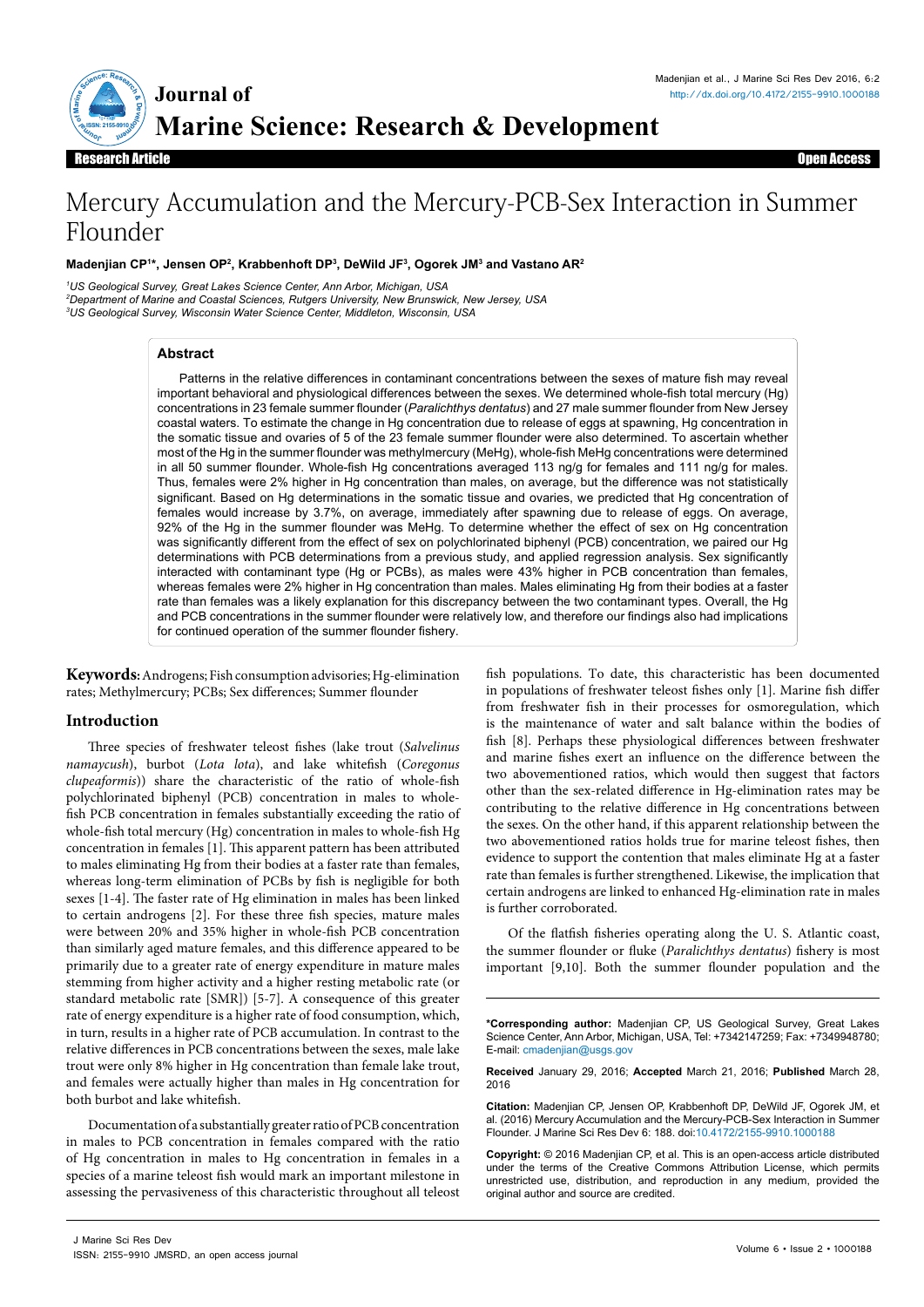commercial fishery extend from Massachusetts to North Carolina. The summer flounder recreational fishery is most concentrated in New York and New Jersey waters of the Atlantic Ocean [9-11]. Although the spawning season for summer flounder occurs during September through March, peak spawning typically occurs during October and November. Summer flounder is one of the important predators inhabiting the western Atlantic coastal ecosystem, and the diet of adults primarily consists of fish and squid [12]. Female summer flounder grow considerably faster than male summer flounder [11]. To the best of our knowledge, the difference in whole-fish Hg concentrations between the sexes of summer flounder has yet to be quantified. Adult male summer flounder exceeded adult female summer flounder in whole-fish PCB concentration by 43%, and this difference has been attributed to a higher energy expenditure rate in males and the growth dilution effect [13].

The overall goal of our study was to characterize Hg accumulation in mature summer flounder from the coastal waters of New Jersey. Specific objectives included: (1) quantify the difference in whole-fish Hg concentrations between the sexes of summer flounder caught from a spawning aggregation off the New Jersey coast, (2) quantify the difference between somatic tissue Hg concentration and ovary Hg concentration in female summer flounder, (3) estimate the change in whole-fish Hg concentration of female summer flounder associated with release of eggs at spawning, (4) determine whether the bulk of Hg in summer flounder is MeHg, (5) determine whether the effect of sex on Hg concentration was significantly different from the effect of sex on PCB concentration in summer flounder, and (6) discuss the implications of our findings with regard to the continued operation of the summer flounder fishery. Of special interest was whether the ratio of Hg concentration in males to Hg concentration in females was less than the ratio of PCB concentration in males to PCB concentration in females for summer flounder.

# **Methods**

# **Field methods**

The same 50 adult summer flounder used by Madenjian et al. [13] in their study on the difference in PCB concentrations between the sexes were used in our study. In brief, these fish were captured via trawling by a commercial fishing boat operating in coastal waters about 30 km east of Barnegat Light, New Jersey on 12 November 2013. We purchased 85 summer flounder from Viking Village, the commercial fish producer at Barnegat Light, New Jersey, and then transported the fish on ice in coolers to the Rutgers University Marine Field Station (RUMFS) in Tuckerton, New Jersey for further processing. Total length (TL) of each summer flounder was measured to the nearest mm, and each summer flounder was weighed to the nearest g. Sex and maturity of each summer flounder was determined by visual inspection of the gonads. We bagged each fish individually, placed a cardboard tag with a unique identification number in the bag, and then kept the fish frozen at -20°C until further processing. Refer to Madenjian et al. [13] for more details.

# **Hg, MeHg, and age determinations**

To determine Hg concentration in somatic tissue and ovaries, five female summer flounder were randomly selected and partially thawed. Otoliths were then removed for aging purposes, ovaries were removed and weighed to the nearest g, and the remaining somatic tissue was also weighed to the nearest g. We homogenized ovaries and somatic tissue separately in appropriately sized blenders. About 100 g of each somatic

tissue homogenate was placed in a contaminant-free glass jar, sealed with a lid, and then stored at -20°C. All of the available homogenate of each pair of ovaries (between 50 and 85 g) was placed in a contaminantfree glass jar, sealed with a lid, and then stored at -20°C. For the 18 remaining female summer flounder, we partially thawed each fish and removed the otoliths for aging. Then, each whole fish was homogenized using appropriately sized blenders, and approximately 100 g of the homogenate was then placed in a contaminant-free glass jar, sealed with a lid, and stored at -20°C. Of the remaining 62 males, 27 were randomly selected and then processed in the same manner that the 18 females used for whole-fish Hg determinations were processed. Frozen homogenates were shipped to the US Geological Survey (USGS) Mercury Research Laboratory in Middleton, WI for Hg and MeHg determinations. All samples were lyophilized prior to mercury analysis. At the National Oceanic and Atmospheric Administration (NOAA) Northeast Fisheries Science Center at Woods Hole, MA, the summer flounder otoliths were aged via thin sectioning and enumeration of annuli, under supervision of NOAA fishery scientists. Otoliths for one of the summer flounder were damaged during their removal, and therefore an age was not assigned to this fish. Hg concentrations in fish homogenates were measured using a Nippon MA-2000 direct combustion analyzer (Tokyo, Japan), following USEPA Method 7473 [14]. Details are provided by Madenjian et al. [1,4]. An aliquot of fish homogenate is combusted at 850°C, resulting in the reduction of all species of mercury to gaseous elemental mercury, which is detected in the sample stream by atomic absorption. We performed quality assurance/ quality control (QA/QC) protocols throughout the Hg determination process, including regular checks of instrument calibration, analysis of analytical blanks, sample replicates, standard reference materials (SRMs), and laboratory practices to prevent sample contamination. Calibration of the instrument is checked prior to each run, and is based on a 7-point polynomial calibration curve  $(R^2>0.995)$ . Triplicate analyses were performed once every 10 samples and the relative standard deviation (RSD) for the triplicate analyses ranged from 0.8 to 16.5% (mean of 5.1%). International Atomic Energy Agency Reference Material 407 (IAEA 407) was used as the SRM, and at a minimum an SRM analysis was included in every set of 10 samples. In total, 17 SRM determinations were made, and the average SRM recovery was 105.3%, which is well within the range of acceptance (75-125% recovery) for the USGS Mercury Research Laboratory. We estimated a detection limit for Hg of 7 ng/g (dry weight basis), based on multiple analyses of a fish homogenate (IAEA 407) and following USEPA protocol [15]. All summer flounder Hg concentrations were reported on a wet weight basis. MeHg concentrations in the fish homogenates were determined with a Brooks Rand MERX automated methylmercury analyzer (Brooks Rand Instruments, Seattle, Washington, USA), following an adaptation of USEPA method 1630 [16]. Samples were extracted in 4.5 M nitric acid for 8 hours at 50°C rather than using the distillation procedure outlined in USEPA method 1630. The aliquot was treated with sodium tetramethylborate, with the resulting ethylated mercury purged onto Tenex traps, thermally desorbed, mass-separated with a gas chromatograph column, and detected by cold vapor atomic fluorescence. Refer to Madenjian et al. [1,4] for more details. In fish, MeHg is typically the predominant form of mercury [17], but inorganic mercury can make a substantial contribution to Hg found in fish in some cases [18]. QA/QC protocols were followed throughout the MeHg determination process. The instrument was calibrated daily with a 6-point calibration curve  $(R^2>0.995)$ . Triplicate analyses were performed once every 10 samples and RSD for the triplicate analyses ranged from 0.9 to 10.5% (mean of 5.6%). IAEA 407 was used as the SRM, and a total of 11 SRM determinations were made. Mean SRM

#### Page 2 of 7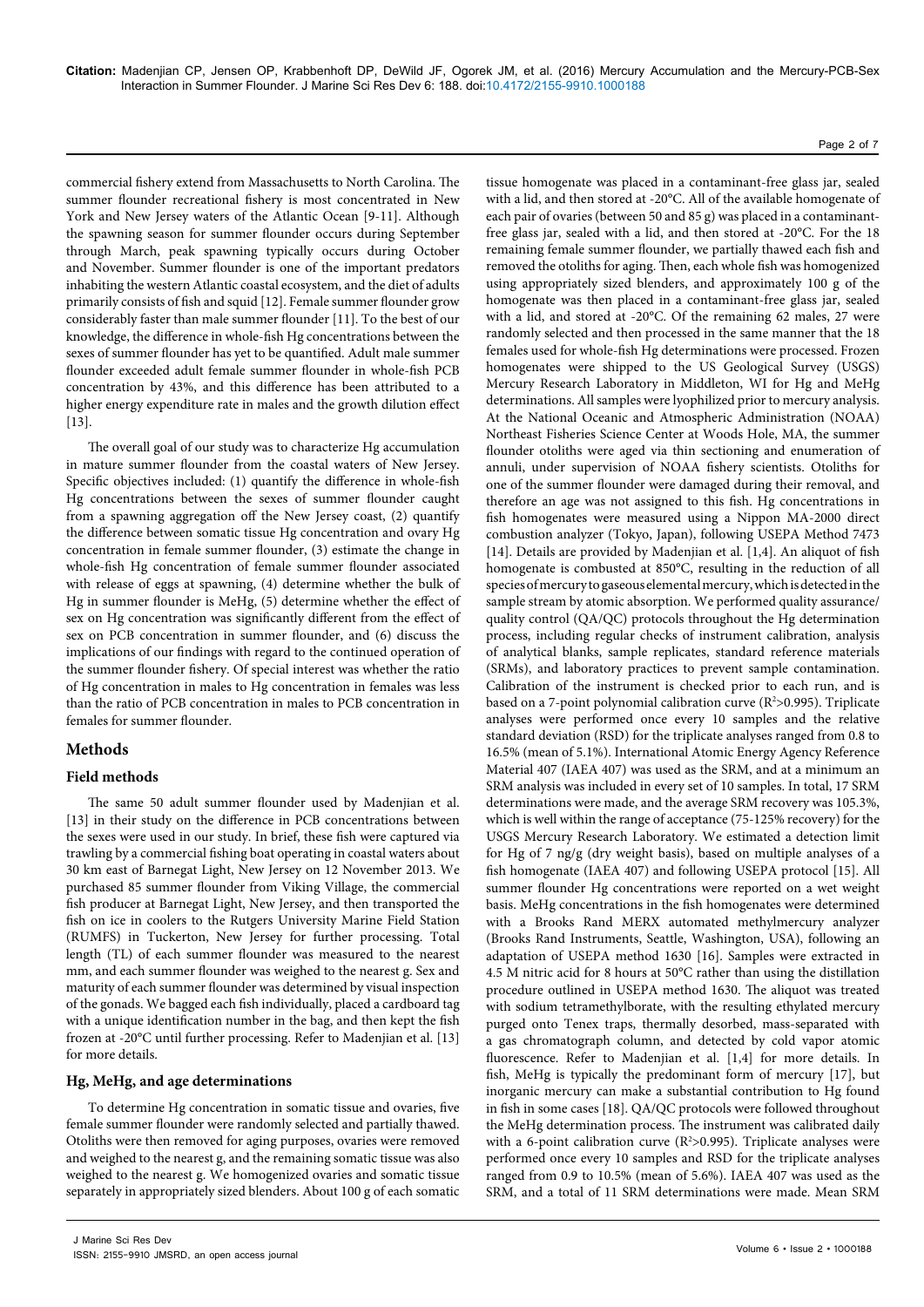recovery was 110.2%, which is well within the range of acceptance (75-125%) for the USGS Mercury Research Laboratory. We estimated a detection limit for MeHg of 2 ng/g (dry weight basis), based on multiple analyses of a fish homogenate (IAEA 407) and following USEPA protocol [15]. All summer flounder MeHg concentrations were expressed on a wet weight basis.

#### **Data analyses**

The mass balance approach described by Niimi [19] was used to calculate whole-fish Hg and whole-fish MeHg in each of the five females selected for mercury determinations of ovaries and somatic tissue. The body burden of mercury (either Hg or MeHg) in a portion of the fish is the weight of mercury contained in that portion of the fish. Body burdens in the ovaries and somatic tissue were calculated by multiplying the mercury concentration in the tissue by the weight of the tissue. Then, these body burdens were summed to yield the whole-fish body burden, and this sum was then divided by the sum of the weights for the ovaries and somatic tissue to yield the whole-fish mercury concentration. In addition, the expected percent change in mercury concentration due to release of eggs at spawning was estimated for each of the five females by calculating the ratio of mercury concentration in the somatic tissue to the estimated whole-fish mercury concentration, using the procedure described by Niimi [19]. For each of the five females, gonadosomatic index (GSI) was calculated by dividing the weight of the ovaries by the total weight of the fish and then multiplying by 100.

We considered four analyses of covariance (ANCOVA) models to test whether sex had a significant effect on Hg concentration. Likewise, we considered four ANCOVA models to test whether sex had a significant effect on MeHg concentration. For each ANCOVA, mercury (either Hg or MeHg) concentration was the dependent variable, sex was the main effect, and TL, weight, Fulton's condition *K* (equal to weight ∙ 105 ∙ TL-3), or age was the covariate. We found that the covariate had an insignificant effect on mercury concentration in all eight ANCOVA models. Thus, a two-sample *t* test was used to determine whether sex had a significant effect on Hg concentration and whether sex had a significant effect on MeHg concentration. Assumptions of normality and homogeneity of variances were met for the two-sample *t* test applied to Hg concentration data (Shapiro-Wilk statistic: *W*=0.97; *P*=0.1512; Folded *F* statistic: *F*=1.25; df=22, 26; *P*=0.5792). For the two-sample *t* test applied to MeHg data, the homogeneity of variances assumption was met (Folded *F* statistic: *F*=1.05; df=22, 26; *P*=0.9015), but the normality assumption was violated (Shapiro-Wilk statistic: *W*=0.93; *P*=0.0071). However, given the robustness of the two-sample *t* test to departures from the normality assumption [20], its application to the MeHg data was still appropriate. Data for 23 females and 27 males were included in the statistical analyses. The ratio of mean Hg concentration of males to mean Hg concentration of females and the ratio of mean MeHg concentration of males to mean MeHg concentration of females were then calculated. We set  $\alpha$ =0.05 for all of our statistical testing.

To determine whether the bulk of the Hg in the summer flounder was MeHg, the fraction of Hg as MeHg was calculated by the ratio of MeHg concentration to Hg concentration for each of the 50 summer flounder. The mean of these ratios was then calculated using data for all 50 summer flounder. In addition, we calculated mean ratios by sex.

To determine whether contaminant type (Hg or PCBs) significantly interacted with sex, we tested whether the regression line of PCB concentration as a linear function of Hg concentration for females was significantly different from the regression line of PCB concentration

as a linear function of Hg concentration for males. To perform this analysis, Hg concentration was paired with PCB concentration for each of the 50 summer flounder, using PCB concentration data from Madenjian et al. [13]. A simple linear regression analysis of PCB concentration as a function of Hg concentration was performed for both females and males. We used an *F* test for equality of regression lines to determine whether the two regression lines were significantly different from one another.

#### **Results**

## **Differences in whole-fish Hg and MeHg concentrations between the sexes**

Female summer flounder were substantially larger than male summer flounder, even though mean age varied little between the sexes (Table 1). Females ranged from 2 to 6 years in age, while age of males ranged from 3 to 8 years.

Mean age for males (4.2 years) was just slightly higher than mean age for females (3.7 years). Females averaged 497 mm in TL, while males averaged 433 mm in TL. Females averaged 1264 g in weight, while males averaged 863 g in weight (Table 1). Gonad condition of all 50 summer flounder was ripe or nearly ripe.

Hg concentration did not significantly vary between the sexes of summer flounder (*t* test: *t*=0.25; df=48; *P*=0.8056). Mean whole-fish Hg concentration averaged 113 ng/g for females and 111 ng/g for males (Table 1). Ratio of mean whole-fish Hg concentration in males to mean whole-fish Hg concentration in females was equal to 0.98. Thus, females exceeded males in Hg concentration by 2%. Hg concentration trended neither upward nor downward with increasing age of summer flounder (Figure 1).

MeHg concentration did not significantly vary between the sexes of summer flounder (*t* test: *t*=0.43; df=48; *P*=0.6656). Mean wholefish MeHg concentration averaged 104 ng/g for females and 101 ng/g for males (Table 1). Ratio of mean whole-fish MeHg concentration in males to mean whole-fish Hg concentration in females was equal to 0.96. Thus, females exceeded males in MeHg concentration by 4%.

#### **Hg and MeHg concentrations in ovaries and somatic tissue**

Mean Hg concentration in somatic tissue was about five times higher than mean Hg concentration in the ovaries (Table 2). On average, whole-fish Hg concentration of the females was expected to increase by 3.7% immediately after spawning due to release of eggs. Similarly, mean MeHg concentration in somatic tissue exceeded mean Hg concentration in the ovaries by roughly a factor of five (Table 2). On average, whole-fish MeHg concentration of the females was expected to increase by 3.6% immediately after spawning due to release of eggs. Mean GSI for the females was 4.3% (Table 2).

| Characteristic    | <b>Females</b> |           | <b>Males</b> |          |
|-------------------|----------------|-----------|--------------|----------|
|                   | n              | Mean      | n            | Mean     |
| Total length (mm) | 23             | 497 (7)   | 27           | 433 (7)  |
| Weight (g)        | 23             | 1264 (53) | 27           | 863 (48) |
| Age (years)       | 23             | 3.7(0.2)  | 26           | 4.2(0.2) |
| $Hg$ (ng/g)       | 23             | 113(7)    | 27           | 111(6)   |
| MeHg (ng/g)       | 23             | 104(6)    | 27           | 101(6)   |

**Table 1:** Mean values for total length, weight, age, Hg concentration, and MeHg concentration, by sex, of the summer flounder from New Jersey coastal waters, November 2013, used in the study. Standard error of the mean enclosed within parentheses. n = number of fish.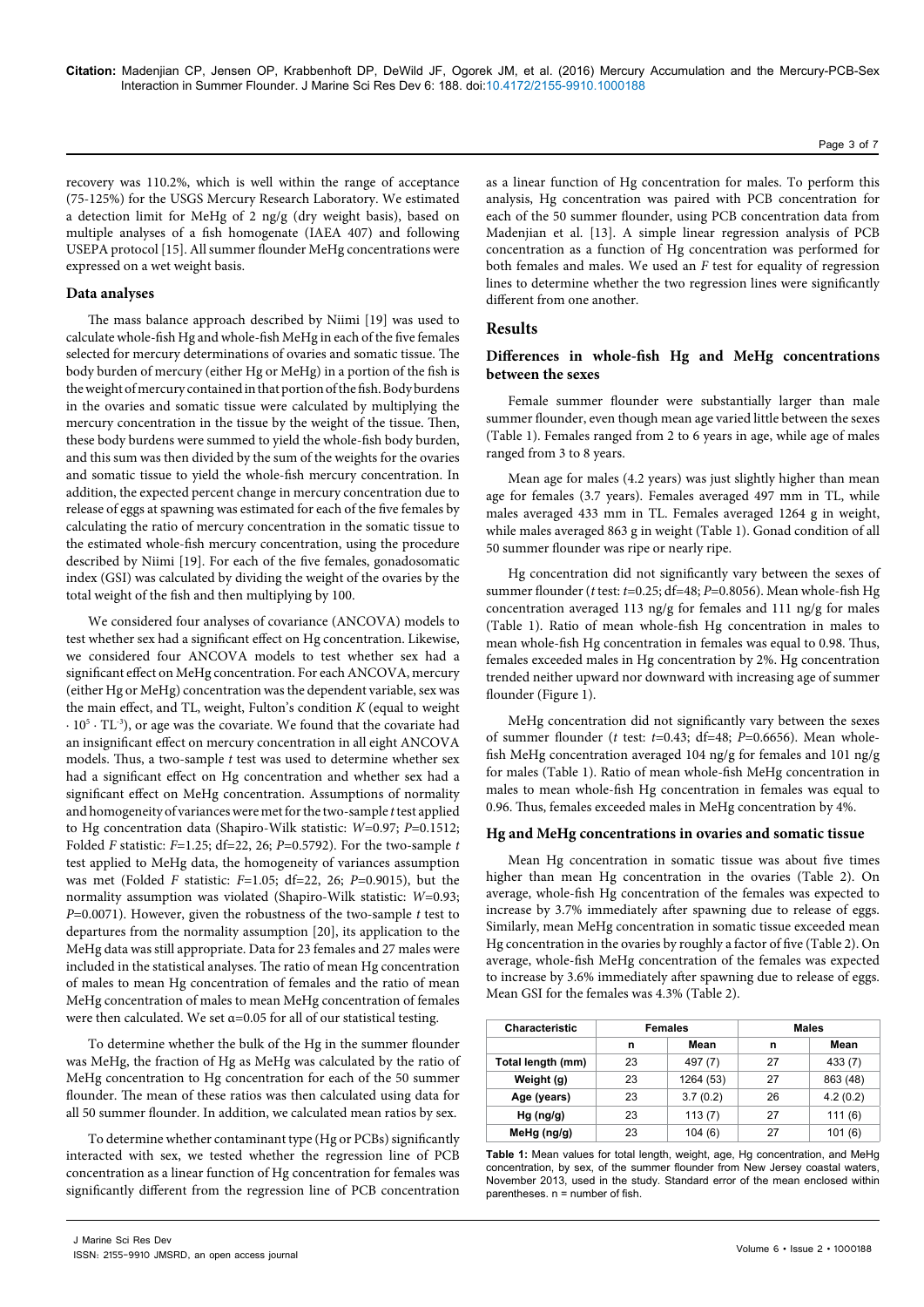## Page 4 of 7



**Figure 1:** Mean whole-fish Hg concentration, by age and sex, for summer flounder from New Jersey coastal waters, November 2013. Error bars represent one standard error. Sample sizes of females were 1, 12, 6, 2, 2, 0, and 0 for ages 2, 3, 4, 5, 6, 7, and 8, respectively. Sample sizes of males were 0, 7, 12, 4, 1, 1, and 1 for ages 2, 3, 4, 5, 6, 7 and 8, respectively.

| Characteristic                                                                                                    | Mean        |
|-------------------------------------------------------------------------------------------------------------------|-------------|
| Hg concentration in ovaries (ng/g)                                                                                | 21(1)       |
| Hg concentration in somatic tissue (ng/g)                                                                         | 119 (11)    |
| Expected percent change in whole-fish Hg concentration<br>immediately after spawning due to release of eggs (%)   | $+3.7(0.3)$ |
| MeHg concentration in ovaries (ng/g)                                                                              | 21(2)       |
| MeHq concentration in somatic tissue (nq/q)                                                                       | 109 (11)    |
| Expected percent change in whole-fish MeHg concentration<br>immediately after spawning due to release of eggs (%) | $+3.6(0.3)$ |
| GSI (%)                                                                                                           | 4.3(0.4)    |
|                                                                                                                   |             |

**Table 2:** Mean values for Hg concentration in ovaries, Hg concentration in somatic tissue, expected percent change in whole-fish Hg concentration immediately after spawning due to release of eggs, MeHg concentration in ovaries, MeHg concentration in somatic tissue, expected percent change in whole-fish MeHg concentration immediately after spawning due to release of eggs, and gonadosomatic index (GSI) of the five female summer flounder from New Jersey coastal waters, November 2013, used in the study. Standard error of mean enclosed within parentheses.

## **Proportion of Hg represented by MeHg**

Mean ratio of whole-fish MeHg concentration to whole-fish Hg concentration (standard error of mean in parentheses) was 0.92 (0.02), based on data for all 50 summer flounder. Thus, on average, MeHg accounted for 92% of the Hg found in the summer flounder. By sex, ratio of whole-fish MeHg concentration to whole-fish Hg concentration averaged 0.93 (0.02) for females and 0.92 (0.03) for males. Thus, ratio of MeHg concentration to Hg concentration varied little between the sexes.

## **Sex-contaminant type (Hg or PCBs) interaction**

Sex significantly interacted with contaminant type (Hg or PCBs) (*F*=5.57; df=2, 46; *P*=0.0068) (Figure 2). Thus, the effect of sex on Hg concentration was significantly different from the effect of sex on PCB concentration. Males were 43% higher in PCB concentration, but females were 2% higher in Hg concentration. The ratio of Hg concentration in males to Hg concentration in females was lower than the ratio of PCB concentration in males to PCB concentration in females in summer flounder (Figure 3). A similar pattern has been observed in lake trout, burbot and lake whitefish.

# **Discussion**

The most likely explanation for the ratio of Hg concentration in

males to Hg concentration in females being substantially lower than the ratio of PCB concentration in males to PCB concentration in females in summer flounder was that males eliminated Hg from their bodies at a considerably faster rate than females. In contrast, long-term elimination of PCBs by fish has been shown to be negligible for both sexes [21]. Faster Hg-elimination rates in males compared with females have been reported for northern pike (*Esox lucius*) and laboratory mice (*Mus musculus*). Based on the tracking of isotopically enriched Hg body burdens in six (three males and three females) northern pike over a 3-year period, Hg-elimination rate in mature males was estimated to be more than twice as fast as Hg-elimination rate in mature females [2]. As juveniles, rates of Hg excretion in urine did not vary between the sexes of laboratory mice [22]. However, as the mice approached maturity, males eliminated Hg in their urine at a rate three to four times higher than that of females. As adults, males continued to eliminate Hg in their urine at a substantially faster rate than females. Enhancement of Hg-elimination rate in male laboratory mice has been attributed to testosterone [22-25]. Madenjian et al. [1,2,4] hypothesized that certain androgens, such as testosterone and 11-ketotestosterone, enhance Hgelimination in male teleost fishes as well. The pattern of the ratio of PCB concentration in males to PCB concentration in females exceeding



**Figure 2:** Whole-fish PCB concentration as a function of whole-fish Hg concentration for summer flounder from New Jersey coastal waters, November 2013. Displayed lines are based on simple linear regression analysis. PCB concentrations were from Madenjian et al. [13].

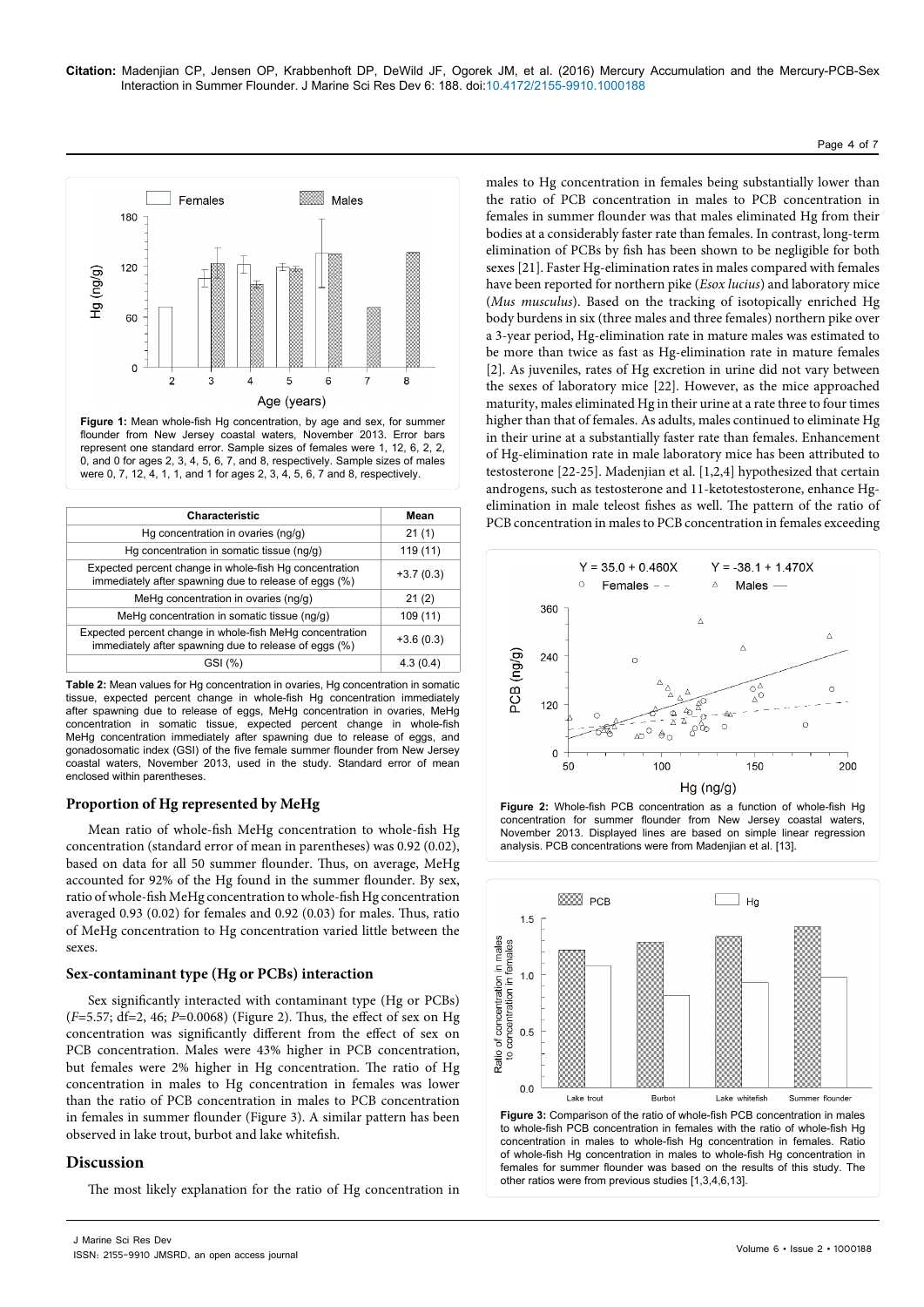## Page 5 of 7

the ratio of Hg concentration in males to Hg concentration in females persists. This phenomenon has now been documented in summer flounder, a marine fish species, as well as in three freshwater fishes, namely lake trout, burbot, and lake whitefish. Because testosterone and 11-ketotestosterone are found in all male teleost fishes [26], we may expect this pattern to hold true for all species of teleost fishes.

The magnitude of the difference between the ratio of PCB concentration in males to PCB concentration in females and the ratio of Hg concentration in males to Hg concentration in females was not solely dependent on the relative size of the testes (GSI). Because androgens have been linked to enhanced Hg-elimination rates, and because androgen concentration in the blood is positively related to GSI of males, Madenjian et al. [4] proposed that the difference between these two ratios should increase with increasing GSI. Of the four species examined to date, burbot exhibited the highest GSI of males, as GSI of males averaged 10.8%. Mean GSIs of males of the other three species were 3.1% for lake trout, 2.1% for lake whitefish, and 1.7% for summer flounder [1,4,13]. The largest difference between these two ratios was for burbot, thereby supporting the hypothesis by Madenjian et al. [4]. However, the differences between the two ratios for lake whitefish and summer flounder were substantially greater than that for lake trout, yet GSIs for lake whitefish and summer flounder were slightly lower than that for lake trout. Clearly, factors other than GSI also contributed to the difference between the two ratios. We must point out that androgen concentration in the blood is not solely dependent on GSI [4]. That is, androgen concentration can be relatively high despite a relatively low GSI. Based on results from experiments on laboratory mice [23-25], concentrations of certain androgens were important determinants of Hg-elimination rate. But, perhaps factors other than androgen concentration also influenced Hg-elimination rate. Research on various strains of laboratory mice has suggested that Hg-elimination rate may be influenced by glutathione content in the liver and kidneys, and that glutathione content in the liver and kidneys varies substantially between strains of laboratory mice [24]. Of course, differences in androgen concentration between strains may be driving these differences in glutathione content in the liver and kidneys between strains. Interestingly, Kostyniak [27] showed that Hg-elimination rate of males of the CFW strain of laboratory mice was five times higher than that of males of the CBA/J strain of laboratory mice. Moreover, estimates of Hg-elimination rates from laboratory experiments indicated that lake whitefish were capable of eliminating Hg from their bodies at a rate nearly three times faster than that for lake trout [1]. These estimates were derived from mixed-sex fish populations held in laboratory tanks. In addition, Hg-elimination rate in fish has been shown to increase with increasing water temperature [28]. In sum, the ratio of PCB concentration in males to PCB concentration in females minus the ratio of Hg concentration in males to Hg concentration in females was positive for all four fish species, suggesting that males eliminated Hg at a faster rate than females in all four species. The magnitude of the difference between the two ratios may be positively related to androgen concentration, but other factors may also be involved. Certainly, Hg-elimination rate can vary considerably from one species to another.

Expected mean percent increase in Hg concentration of females due to release of eggs at spawning was lower in summer flounder than in other fish species that have been studied. We estimated that Hg concentration of summer flounder females would increase by 3.7%, on average, immediately after spawning due to release of eggs. In lake whitefish from northern Lake Huron, Hg concentration of females was expected to increase by 17.9%, on average, immediately after spawning

[1]. In burbot from Great Slave Lake (Northwest Territories, Canada), females were expected to increase in Hg concentration by 6.2%, on average, due to shedding of eggs at spawning [4]. Mean percent increases in Hg concentration of females due to release of eggs at spawning were estimated to be 15.3% in rainbow trout (*Oncorhynchus mykiss*), 16.0% in white sucker (*Catostomus commersoni*), 10.9% in white bass (*Morone chrysops*), 5.5% in smallmouth bass (*Micropterus dolomieu*), and 22.4% in yellow perch (*Perca flavescens*) [19]. The relatively modest change in Hg concentration of summer flounder females due to shedding of eggs was attributable, in part, to the relatively low GSI of female summer flounder. Female summer flounder averaged 4.3% in GSI, whereas mean GSI of females of the other species ranged from 7.4% to 22.3% [1,4,19].

We found that 92%, on average, of the Hg in summer flounder from New Jersey coastal waters was MeHg. Similarly, 91% of the Hg in burbot from Great Slave Lake was MeHg [4], and 91% of the Hg in lake whitefish from northern Lake Huron was MeHg [1]. In contrast, 84% of the Hg in fillets of white perch (*Morone americana*) from the Hackensack River (NJ, USA) was in the inorganic mercury form, while only 16% of the Hg was MeHg [18]. Raymond and Rossmann [17] reported that between 60 and 70% of the Hg found in alewives (*Alosa pseudoharengus*) from Lake Michigan was MeHg, whereas all (100%) of the Hg in Lake Michigan lake trout was MeHg. Further, all (100%) of the Hg in Lake Erie burbot was determined to be MeHg [4]. We also found that the percentage of Hg represented by MeHg differed little between the sexes of summer flounder. Similarly, the percentage of Hg represented by MeHg showed a minimal amount of variation between the sexes of burbot from Great Slave Lake [4], as well as lake whitefish from northern Lake Huron [1].

Long-term elimination of Hg by fish is very slow, but measurable. Trudel and Rasmussen [28] reported half-lives of Hg in fish ranging from 130 to 1030 days, based on results taken from the literature for experiments that were greater than 90 days in duration. Using regression modeling, Hg-elimination rate was found to depend on fish weight and water temperature. However, sex of the fish was not considered as an explanatory variable in the regression analyses [28]. Results from more recent research have suggested that the half-life of Hg in fish is greater than previously reported estimates [29,30]. In other words, the rate of elimination of Hg by fish is slower than once thought. Using isotopically enriched Hg in whole-lake experiments, half-lives of Hg in yellow perch and northern pike were estimated to be 489 days and 1193 days, respectively [29,30]. In a follow-up study, half-lives of Hg in male and female northern pike were estimated to be 950 days and 2039 days, respectively; this was the first study, to the best of our knowledge, to examine the difference in Hg-elimination rates between the sexes of fish [2]. Long-term elimination of PCBs by fish is so slow that it is undetectable [21]. In four experiments designed to estimate elimination rates, PCB body burden in fish showed no further decrease after an initial phase (several days in duration), during which PCB body burden did decrease immediately after dosing of the fish.

Results from previous studies have shown that ratio of Hg concentration in males to Hg concentration in females can vary substantially from one species of fish to another [1]. As mentioned above, male lake trout were 8% greater in whole-fish Hg concentration than female lake trout [3], whereas female burbot were 22% greater in whole-fish Hg concentration than male burbot [4]. Based on muscle tissue determinations, males averaged higher Hg concentrations than females in some species of fish, whereas females averaged higher Hg concentrations than males in other species of fish [31-34]. For example, Bastos et al. [34] investigated sex-related differences in muscle Hg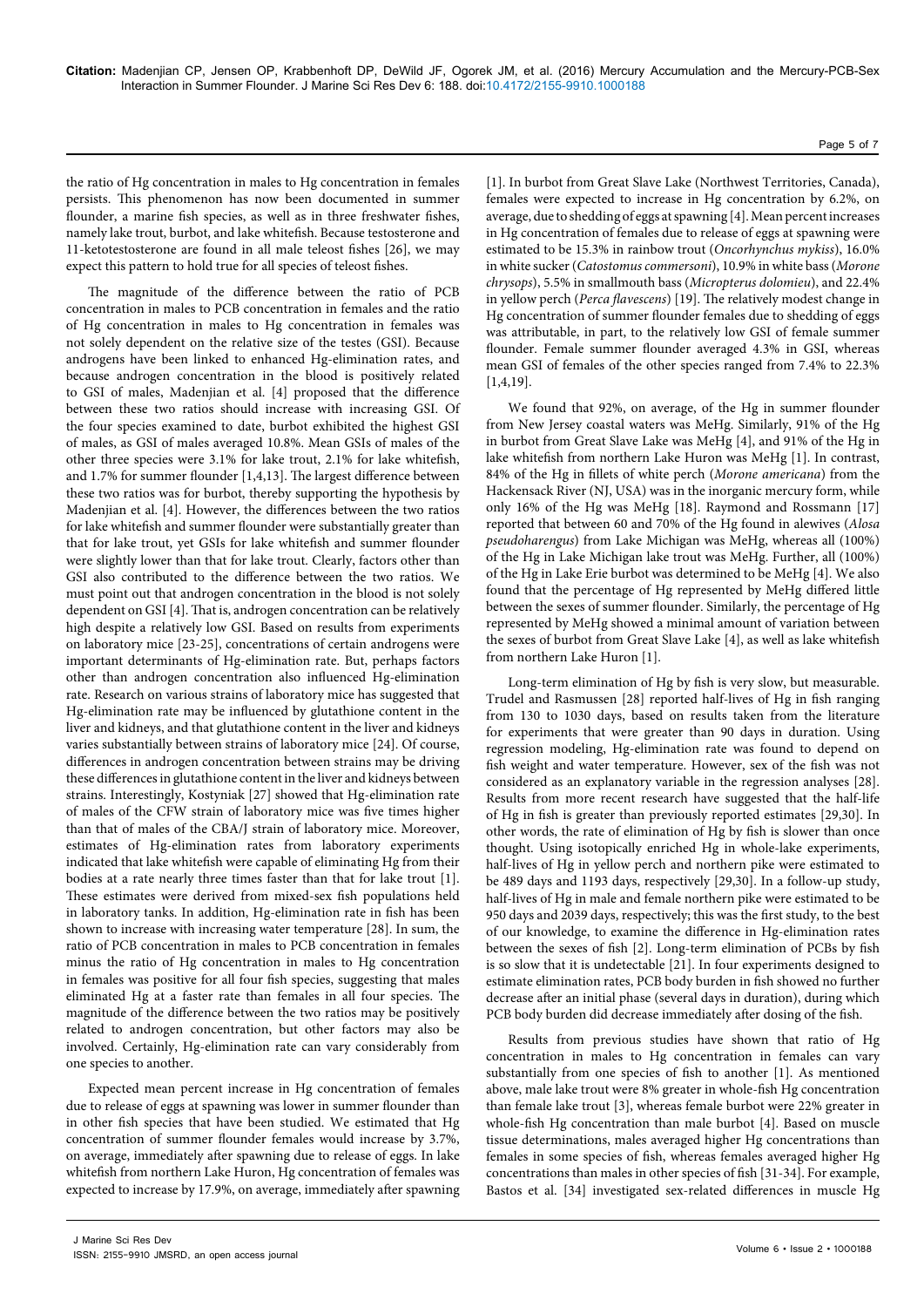**Citation:** Madenjian CP, Jensen OP, Krabbenhoft DP, DeWild JF, Ogorek JM, et al. (2016) Mercury Accumulation and the Mercury-PCB-Sex Interaction in Summer Flounder. J Marine Sci Res Dev 6: 188. doi[:10.4172/2155-9910.10001](http://dx.doi.org/10.4172/2155-9910.1000188)88

concentrations of 41 species of freshwater fishes from the Madeira River in the Amazon, and they reported that males exceeded females in Hg concentration in 23 species, while females exceeded males in Hg concentration in the other 18 species. A significant difference in Hg concentrations between the sexes was only detected in 4 of the 41 species. For 3 species, males averaged a significantly higher Hg concentration than females, whereas females averaged a significantly higher Hg concentration than males in the other species. Bastos et al. [34] acknowledged that low sample sizes contributed to the low proportion of significant differences detected between the sexes. As previously explained, we propose that this interspecific variation in the ratio of Hg concentration in males to Hg concentration in females is primarily driven by interspecific variation in the elimination rate of Hg by males.

Our findings have implications for continued operation of the summer flounder fishery. Thresholds of 300 and 1000 ng/g have been established by the US Environmental Protection Agency (EPA) and US Food and Drug Administration (FDA), respectively, for Hg concentration in fish eaten by citizens, and either restricted consumption or no consumption is advised when these thresholds are exceeded [35]. Mean whole-fish Hg concentration in the 50 summer flounder from our study was 112 ng/g, and the maximum whole-fish Hg concentration was 191 ng/g. Fillet Hg concentration is about 10% greater than whole-fish Hg concentration in most fishes [36]. Applying this conversion factor to our summer flounder Hg data, mean and maximum Hg concentrations in the summer flounder fillets were estimated to be 123 and 210 ng/g, respectively. Thus, all of the summer flounder fillets would be below the EPA and FDA thresholds for Hg concentration. Deshpande et al. [37,38] determined Hg concentration in the white muscle tissue of summer flounder caught along the New Jersey coast in the New York Bight Apex area during 1993, and Hg concentration in these fillets averaged 40 ng/g. The considerably lower Hg concentrations reported by Deshpande et al. [37,38] compared with Hg concentrations from our study were probably due, at least in part, to a difference in summer flounder sizes between the two studies. Summer flounder used in the Deshpande et al. [37,38] study averaged only 361 mm in TL, whereas summer flounder used in our study averaged 463 in TL. Our estimated average fillet Hg concentration of 123 ng/g was similar to the average fillet Hg concentration of 136 ng/g reported by Staudinger [39] for summer flounder caught in the continental shelf waters of the Atlantic Ocean between New Jersey and Massachusetts during 2002-2003 using bottom trawls. Average size of summer flounder used in our study was similar to summer flounder average size from the Staudinger [39] study. Determinations of fillet Hg concentrations of mixed species of flounder (Pleuronectiformes) from New Jersey supermarkets yielded a mean concentration of 50 ng/g [40]. The lower mean Hg concentration from the Burger and Gochfeld [40] study compared with our mean Hg concentration may simply have been due to other species of flounder being lower in Hg concentration than summer flounder. The FDA threshold for PCB concentration in fish eaten by people is 2000 ng/g [41]. Mean and maximum wholefish PCB concentrations of the summer flounder from our study were 107 and 327 ng/g, respectively [13]. Thus, all of the summer flounder PCB concentrations were well below the FDA guideline. Mean PCB concentration of the summer flounder used in the Deshpande et al. [37,38] study was less than the detection limit of 50 ng/g. The considerably lower PCB concentrations reported by Deshpande et al. [37,38] compared with our summer flounder PCB concentrations were attributable to two factors. First, Deshpande et al. [37,38] determined

Page 6 of 7

PCB concentrations in fillets, whereas we determined whole-fish PCB concentrations. Typically, whole-fish PCB concentrations are substantially higher than fillet PCB concentrations [42]. Second, the summer flounder used in the Deshpande et al. [37,38] study were considerably smaller than the summer flounder used in our study.

Although we did not detect a significant increase in Hg concentration with increasing summer flounder TL, Staudinger [39] found that Hg concentration of summer flounder significantly increased with increasing TL. This discrepancy between the two studies could be attributable to differences in TL ranges between the two studies. Our summer flounder ranged from 381 to 560 mm in TL, while the summer flounder used by Staudinger [39] ranged from 280 to 750 mm in TL. We would have likely detected a significant increase in Hg concentration with increasing TL had we sampled from a slightly wider range of TLs. Some of the summer flounder used in the Staudinger [39] study were probably immature fish, because most summer flounder less than 290 mm TL are immature [43].

## **Conclusion**

Mean whole-fish Hg concentration of summer flounder caught in New Jersey coastal waters was 113 ng/g for mature females and 111 ng/g for mature males, but this difference was not statistically significant. However, sex did significantly interact with contaminant type (Hg or PCBs), as males were 43% greater in PCB concentration than females, but females were 2% higher in Hg concentration. This significant interaction effect was attributed to males eliminating Hg from their bodies at a faster rate than females, whereas long-term elimination of PCBs by both sexes was negligible. The ratio of PCB concentration in males to PCB concentration in females exceeding the ratio of Hg concentration in males to Hg concentration in females has now been documented in summer flounder, a marine species, as well as in three freshwater fish species, namely lake trout, burbot, and lake whitefish. MeHg represented 92% of the Hg found in the summer flounder. Both Hg and PCB concentrations in the summer flounder were relatively low, well below the EPA and FDA guidelines, and therefore our findings had implications for continued operation of the summer flounder fishery.

#### **Acknowledgments**

Ganzorig Batsaikhan, Maria Berezin, Kaycee Coleman, Julia Criscione, Christopher Filosa, James Fiorendino, Christopher Free, Evan Kwityn, Andrew Lahr, Margaret Shaw, and Thomas Siciliano assisted with homogenization of the fish tissues. Jason Morson obtained the summer flounder and provided further assistance throughout this study. Blanche Jackson and Eric Robillard contributed their expertise in aging summer flounder otoliths. James Hurley reviewed the manuscript and made helpful suggestions for its improvement. Use of trade, product, or firm names does not imply endorsement by the United States Government. This article is Contribution 2029 of the US Geological Survey Great Lakes Science Center.

#### **References**

- 1. Madenjian CP, Ebener MP, Krabbenhoft [DP \(2016\) Mercury](http://www.mdpi.com/2076-3298/3/1/7) accumulation, and the [mercury-PCB-](http://www.mdpi.com/2076-3298/3/1/7)sex interaction, in lake whitefish (*Coregonus clupeaformis*). [Environments](http://www.mdpi.com/2076-3298/3/1/7) 3: 7.
- 2. Madenjian [CP, Blanchfield](http://www.ncbi.nlm.nih.gov/pubmed/24667854) PJ, Hrenchuk LE, Van Walleghem JLA (2014) Mercury [elimination](http://www.ncbi.nlm.nih.gov/pubmed/24667854) rates for adult northern pike *Esox lucius*: evidence for a sex effect. Bull Environ Contam Toxicol 93[: 144-148.](http://www.ncbi.nlm.nih.gov/pubmed/24667854)
- 3. Madenjian CP, Keir MJ, Whittle [DM \(2011\) Sexual](http://www.ncbi.nlm.nih.gov/pubmed/21429556) difference in mercury [concentrations](http://www.ncbi.nlm.nih.gov/pubmed/21429556) of lake trout (*Salvelinus namaycush*) from Lake Ontario. [Chemosphere](http://www.ncbi.nlm.nih.gov/pubmed/21429556) 83: 903-908.
- 4. Madenjian CP, Stapanian MA, Cott [PA, Krabbenhoft](http://www.ncbi.nlm.nih.gov/pubmed/25628029) DP, Edwards WH, et al. [\(2015\) Females](http://www.ncbi.nlm.nih.gov/pubmed/25628029) exceed males in mercury concentrations of burbot *Lota lota*. Arch Environ Contam Toxicol [68: 678-688.](http://www.ncbi.nlm.nih.gov/pubmed/25628029)